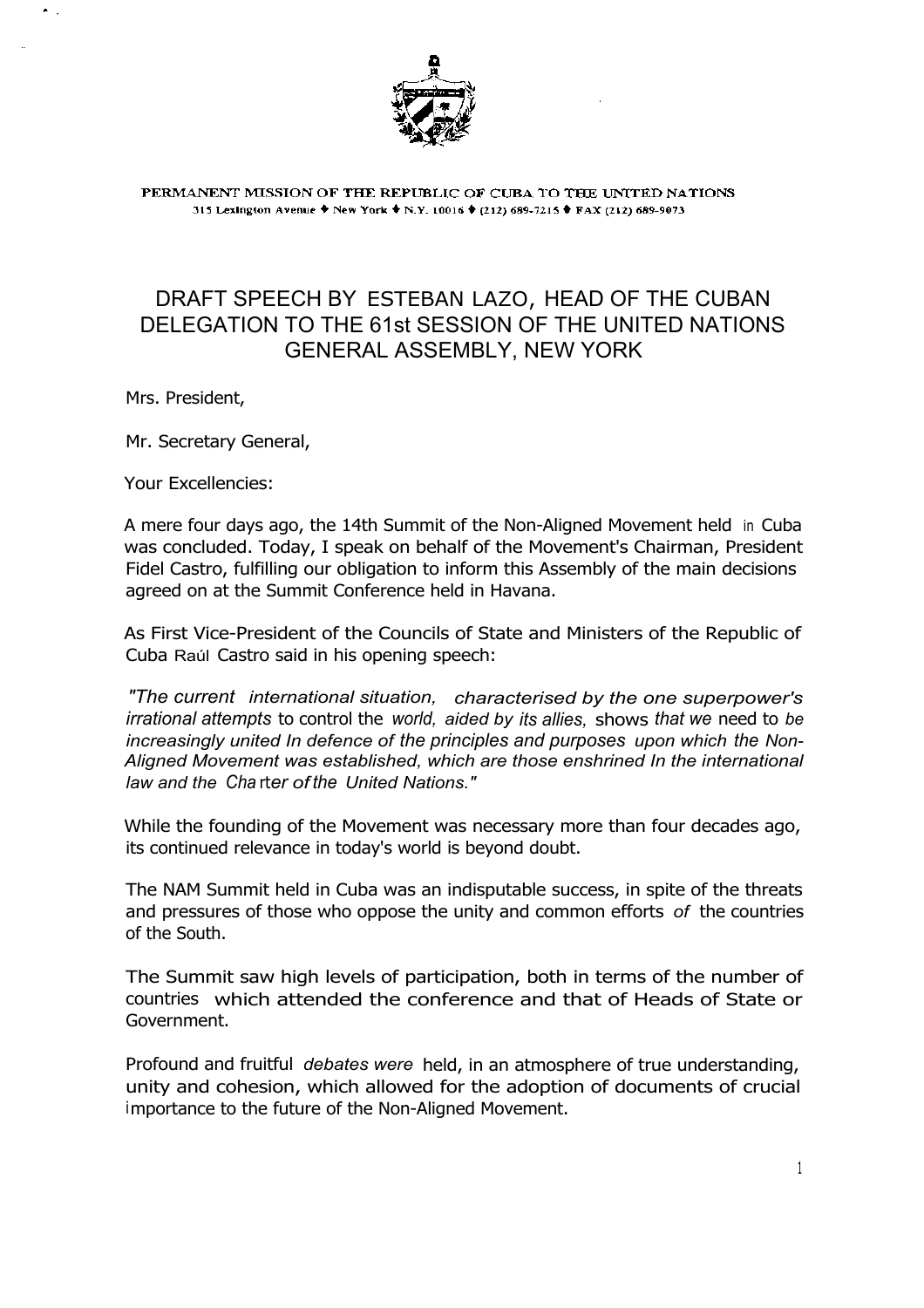As the new Chairman, Cuba was given clear mandates and an action program which shall govern its activities as head of the Movement.

As a result of the Summit, the Non-Aligned Movement has been strengthened and, consequently, so has the political unity of the countries of the South. The diverse and heterogeneous nature of the Movement's membership, far from weakening it, constitutes its essential strength. These features have allowed for the creation of solid consensuses that are a positive contribution to our efforts to overcome the many and serious challenges humanity faces today.

The commendable work o f M Malaysia a s t he M Movement's Chairman overt he last three years was acknowledged at the Summit.

There was no cause of or demand by a South country which was not duly considered by or which did not meet with the support of the Movement.

The urgent need to make progress in the defense of multilateralism, to demand respect for the sovereignty and territorial integrity of all States and ensure the full realization of our peoples' right to development and peace were ratified at the Summit as the Movement's principles .

The Heads of State or Government decided to work to suppress acts of aggression and other actions contrary to the preservation of peace and to encourage the peaceful settlement of international conflicts.

The Summit called on all nations to abstain from the use of force or from threatening to use force against the territorial integrity or independence of any State. Participating nations promoted the development of relations of friendship based on respect towards the principle of equal rights and the will of all peoples to struggle against foreign occupation.

They urged nations to extend international cooperation with a view to overcoming the serious economic, social, cultural and h humanitarian challenges t hat face the world and to promote respect towards the human rights and fundamental liberties of all and for the benefit of all.

The fundamental and inalienable right of all peoples to self-determination was reaffirmed in Havana.

Non-Aligned countries agreed that world peace and security are today more <sup>i</sup> mperiled than ever as a result, among other factors, of the growing trend of the most powerful States to resort to unilateral measures and to the threat of preemptive wars.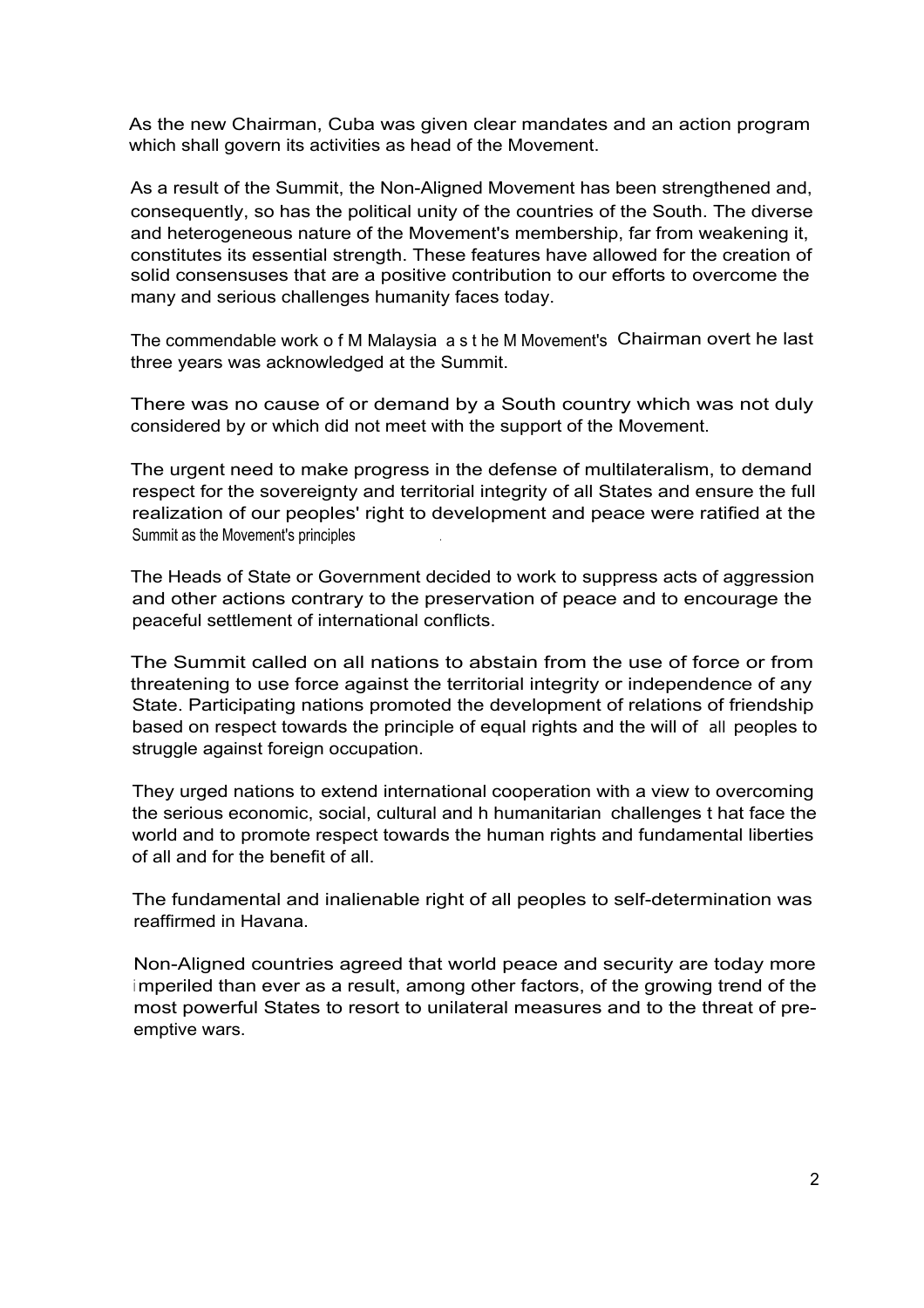The Movement's commitment to general and complete disarmament and nuclear disarmament <sup>i</sup> n p articular, under strict and efficient international monitoring, was underscored. The Summit also reaffirmed the basic and inalienable right of all States to research, development, production and the use of nuclear energy for peaceful purposes, and to be free from any kind of discrimination in this connection, in conformity with their respective international obligations.

In addition to this, the Summit clearly and firmly pronounced itself against terrorism, double standards in international relations, coercive unilateral measures against any nation, "regime change" policies and the failure of developed countries to fulfill their commitments in economic and social areas.

The Heads of State or Government of the Movement reaffirmed their hope to live in a peaceful world in which all nations have the right to a better future and a fair and equitable world order based on the sustainable development of all nations.

They affirmed that, in its current form, globalization perpetuates and even exacerbates the marginalization of the countries of the South, and demanded that it be radically transformed into a positive force for change, for the benefit of all peoples.

Participants reaffirmed the right of the Palestinian people to have their own State and condemned the government of Israel for the new wave of crimes and massacres in Gaza and other occupied territories. They also vigorously condemned Israel's merciless acts of aggression against Lebanon and the serious violations of this nation's sovereignty and territorial integrity.

The people and government of Bolivia, facing attempts aimed at destabilizing the country instigated by external forces, met with a gesture of support and solidarity from the Summit. The process which is underway in that sister nation, aimed at guaranteeing the real rights of all Bolivians and at securing full national control over the country's natural resources, was offered solid support.

The Movement considered, with great concern, the aggressive policies and the intensification of actions aimed at undermining the stability of the Bolivarian Republic of Venezuela and expressed support for the inalienable right of the Venezuelan people to determine its form of government and choose its economic, political and social system, free from foreign intervention, subversion, coercion or restrictions of any kind.

Non-Aligned countries undertook to promote and participate in a true process of democratization and reform of the United Nations to put behind the anti-democratic <sup>i</sup> mpositions and practices of the Security Council and to give the General Assembly its due decisive role, in conformity with the roles and powers described in the UN Charter.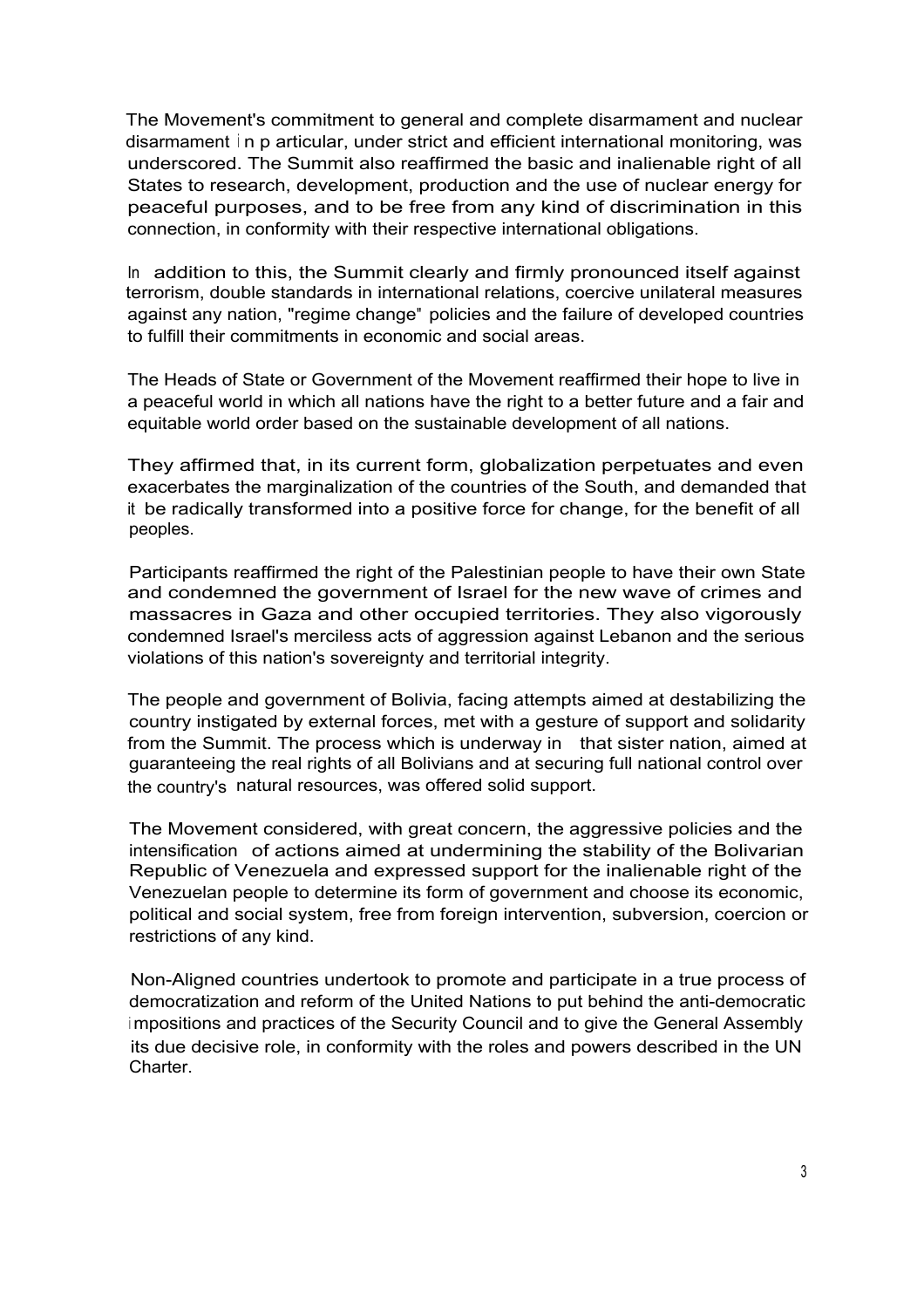I have mentioned only a few examples of the positions adopted at the Summit held in H avana, with respect to t he most diverse issues o n t he international a agenda The documents adopted shall be offιcially distributed to all UN member States. A number of the decisions adopted at the Summit shall soon be put into practice in this Session of the General Assembly.

Mrs. President:

Cuba is aware of the immense responsibility inherent to presiding over the Non-Aligned M Movement  $\ln$  one of the most difficult times I n h human history, when w e face more inequality and injustice than ever before.

We shall not rest in our efforts to have the Movement occupy the place it can and must occupy in the international arena, in keeping not only with its broad membership of 118 countries, nearly two thirds of the UN membership, but also of its history on behalf of the loftiest causes.

On inaugurating the 6th Summit of the Non-Aligned Movement 27 years ago, President Fidel Castro expressed:

*"The struggle for* peace *and for* a just economic *order, and a workable solution to the pressing problems* that *weigh on our* peoples is, *in our opinion, increasingly becoming the main* question posed to *Movement of Non-Aligned Countries.*

Peace, and the *immense* risks *that threaten* is not *something that should* be *left exclusively in the hands* of the *big military* Powers. Peace *is possible, but world peace can only* be assured to the extent that *all countries are consciously determined* to *fight for it* --peace, *not just for a pa*rt *of the world, but for all* peoples" .

Days later, in this same hall, on repo  $\pi$ ing on that Summit, President Fidel Castro expressed:

"The sounds of weapons, *of threatening language, and of prepotent behavior on the international* arena must cease.

*Enough of the illusion that the problems* of the *world can* be solved *by nuclear weapons. Bombs may kill the hungry,* the sick, *and the ignorant,* but they *cannot kill hunger,* disease, *and ignorance. Nor can* they *kill* the *righteous rebellion of the peoples."*

The countries of the South shall work, united, for justice, peace and the development of our nations and the entire World, convinced that a better world is possible if we all struggle for it.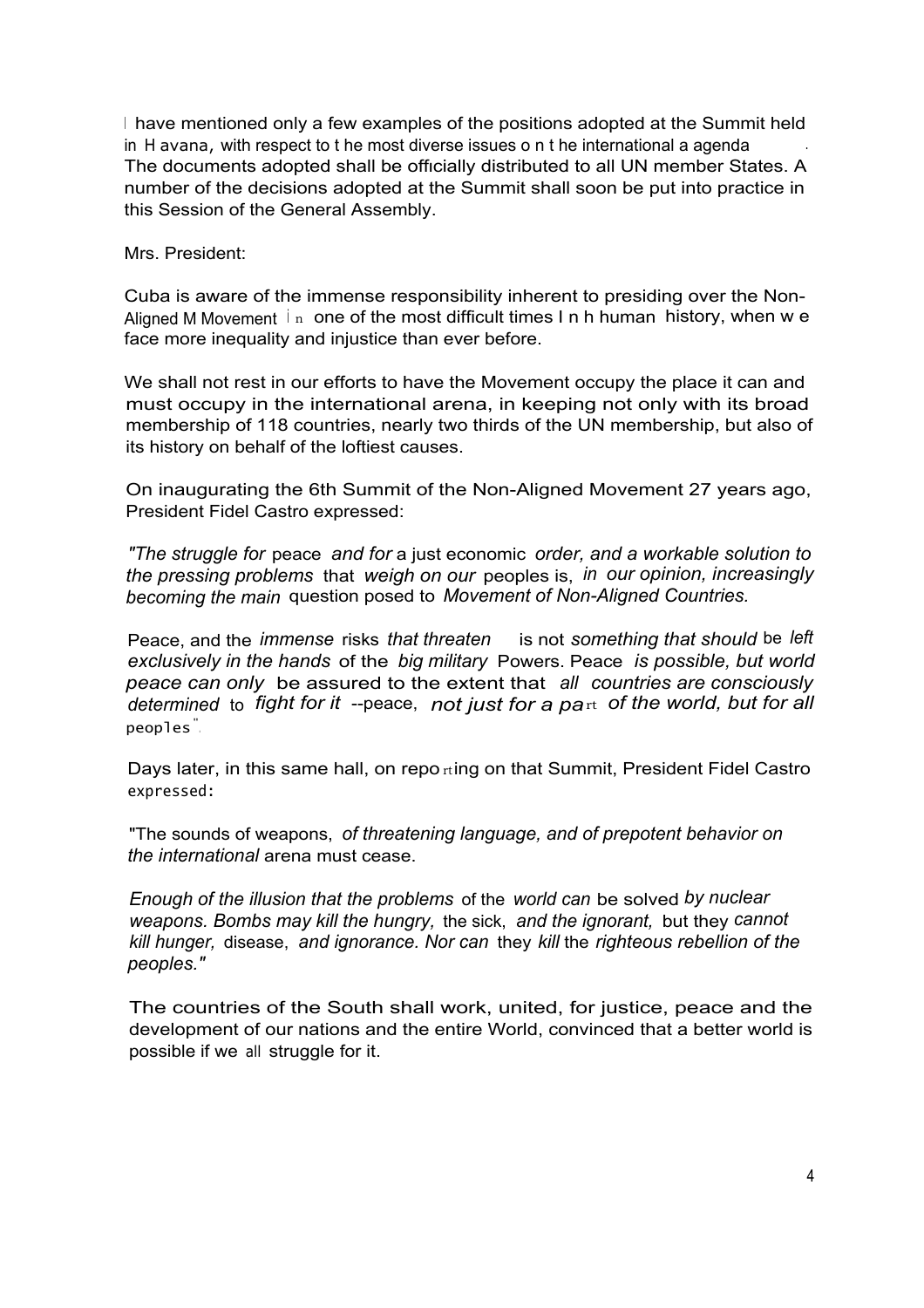Mrs. President:

<sup>I</sup> would now like to say a few words on behalf of the people and government of Cuba.

Our people's exercise of its right to self-determination faces new threats. The Bush administration has stepped up its brutally hostile measures against Cuba with new economic sanctions which further intensify the longest blockade human history has known. More severe reprisals are also being taken against those who have business dealings with Cuba from other nations and financial transactions with our country are viciously persecuted. The very government of the United States recognizes that it is spending more, today, in persecuting and punishing those who have business dealings with Cuba than in monitoring the finances of those who attacked the Twin Towers.

This past June, the Bush administration approved the second version of its most recent plan of aggression and domination against our country, aimed not only at overthrowing the Revolution but also at destroying the Cuban nation.

In violation of international norms and laws, an unprecedented build- up in the financial and material support to subversive actions aimed at overthrowing the constitutional order freely chosen by the Cuban people is being promoted.

The abovementioned anti-Cuban plan contains a chapter, which is being held in secret. The antecedents of these decisions are the covert actions undertaken against the Cuban revolution, which include mercenary invasions, terrorists actions, the introduction of plagues and epidemics into the country and over 600 plots to assassinate Fidel. Thousands of Cubans have lost their lives or have been maimed for life as a result of this criminal policy.

At the height of hypocrisy and irresponsibility, the government of the United States tolerates the presence of and protects the terrorists who plan new actions against our people on US soil. While maneuvering to free the murderers responsible for monstrous crimes, such as the notorious international terrorist and CIA agent Luis Posada Carriles, whom they refuse to extradite to Venezuela, it illegally and unjustly keeps five courageous anti-terrorist Cuban activists in prison.

But, in spite of these acts of aggression and the criminal blockade, the Cuban people shall never be defeated. Cuba's internationalist efforts continue unhindered. More than 30 thousand Cuban doctors and other health professionals are saving lives in 68 different countries today; we are participating in the struggle against illiteracy in several continents; we are developing a plan to train 100 thousand doctors for the Third World and we are helping hundreds of thousands of people in many countries regain their sight through Operation Miracle. With these efforts, we are but fulfilling our fundamental duty to aid all of the peoples of the world.